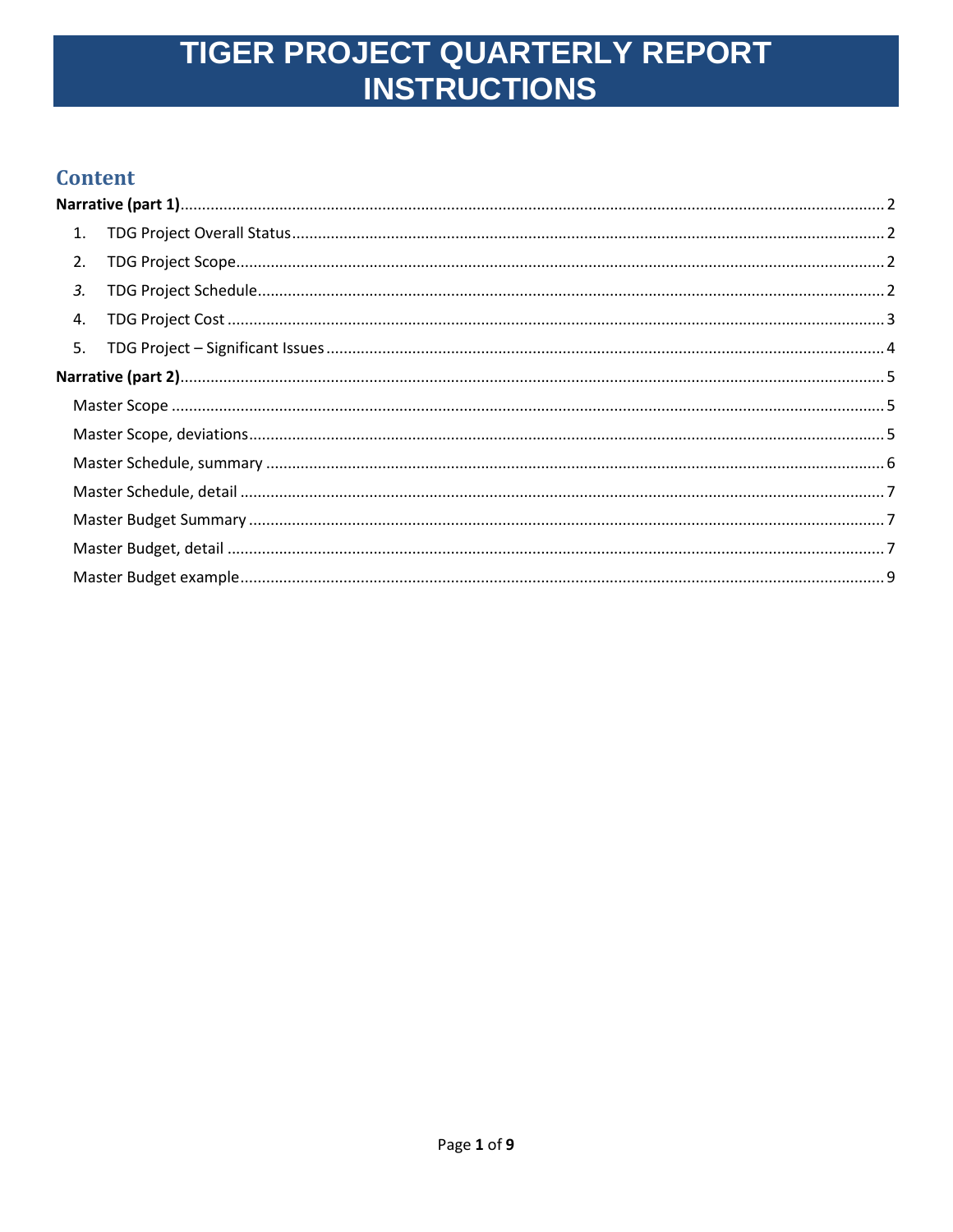## <span id="page-1-0"></span>**Narrative (part 1)**

#### <span id="page-1-1"></span>*Excel Tab*

### **1. TDG Project Overall Status**

Each of the three lines must be entered with an X and be placed in each correlating box below the "Green (No Deviations)", or Yellow (Limited / Controlled Deviations) or Red (Material Deviations) header. If the answer falls under the **yellow** or **red** category, an explanation is required.

|                 | <b>Green</b><br>(No<br>Deviations) | <b>Yellow</b><br>(Limited /<br>Controlled<br>Deviations) | <b>Red</b><br><i>(Material)</i><br><b>Deviations</b> ) | <b>Explanation of and Reason for Deviation (Summary)</b>                                 |
|-----------------|------------------------------------|----------------------------------------------------------|--------------------------------------------------------|------------------------------------------------------------------------------------------|
| <b>Scope</b>    |                                    |                                                          |                                                        | Please provide a brief summary and expand in the<br>sections below. TDG Project Scope    |
| <b>Schedule</b> |                                    |                                                          |                                                        | Please provide a brief summary and expand in the<br>sections below. TDG Project Schedule |
| <b>Budget</b>   |                                    |                                                          |                                                        | Please provide a brief summary and expand in the<br>sections below. TDG Project Costs    |

### <span id="page-1-2"></span>**2. TDG Project Scope**

• **Deviations to Scope of Work** *– List and explain any deviations from the agreed upon scope*. This is where you list any deviations to the scope of work. If there are no deviations, then an answer of "None to report" would suffice until a deviation occurs. If "yellow" or "red" has been selected in Section 1 then you **must** provide an explanation.

### <span id="page-1-3"></span>*3.* **TDG Project Schedule**

Please provide sufficient details to define delays and/or exposures to delays adequately. If yellow or red has been marked, you must provide as sufficient information as needed to explain the reasons for deviations.

**a. Project Completion Percentage** *– Provide Overall Project Completion Percentage (OPCP) vs .Latest Plan Percentage (LPP)* Calculate *OPCP* by dividing the Actual Cost of Work Performed

(ACWP) of all scope items on the last day of the reporting period divided by the total approved baseline **Budget Cost** (BC) expressed as a percentage. If the actual cost of work performed is not available up to the end of the reporting period, then please assess using expert opinion. BC is the total project cost as shown in the most current approved Budget, Attachment C. Calculate the **LPP** by dividing the Budgeted Cost of Work Performed (BCWP) by the BC. This should correlate with the *Master Schedule, summary* (Narrative, Pt 2)



**b. External Dependencies** *– Identify and list any dependencies between schedule tasks* Identify any milestone or task that may affect the overall project schedule because of external, uncontrollable factors. An external dependency controls the start or finish of a TIGER project task relative to the start or finish of a non-TIGER project task, (e.g. severe weather, or an adjacent project needed to achieve full performance such as a RR main line tie-in by others, or channel dredging by the USACOE.) If there are none, the answer "None to report" will suffice until needed.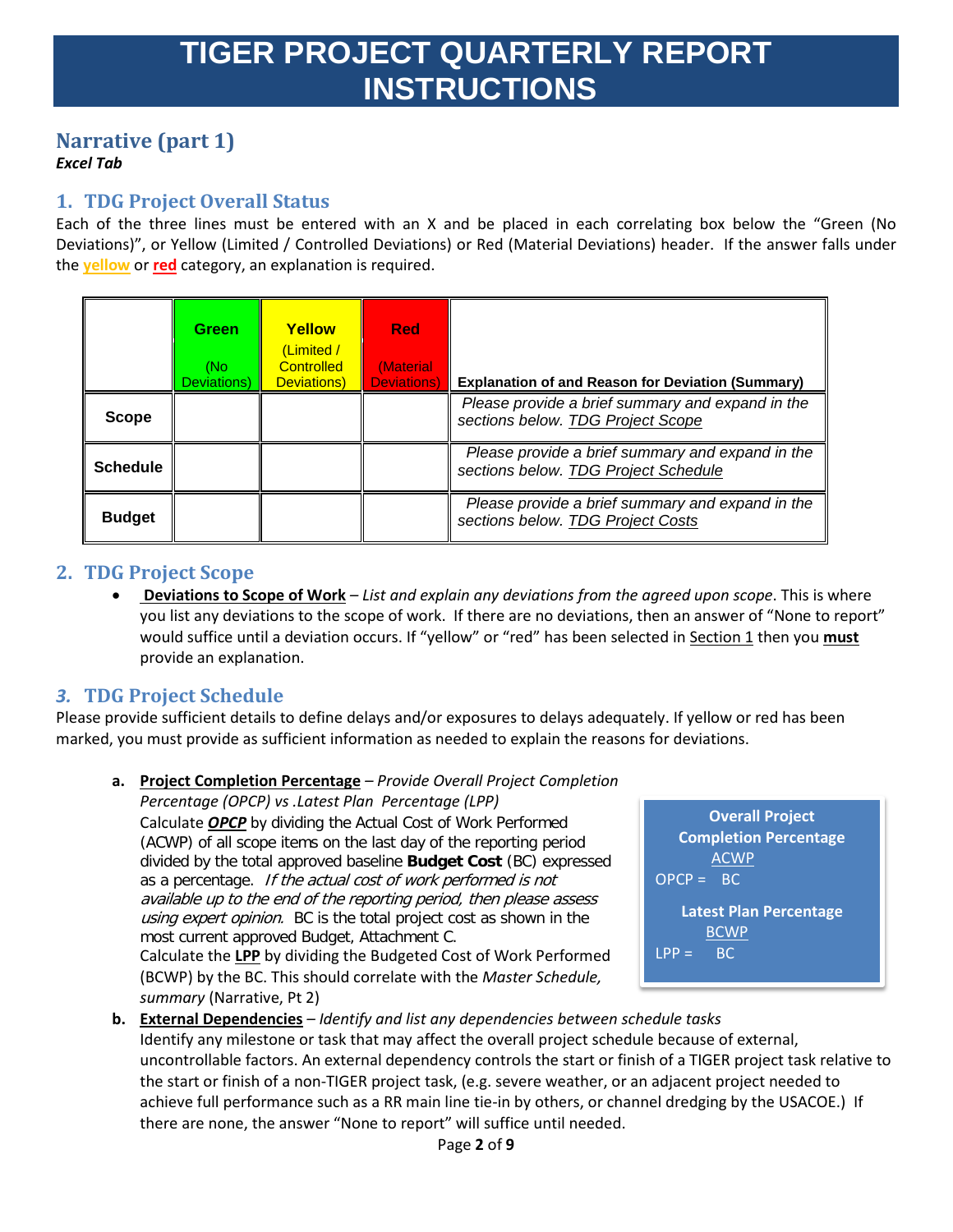- **c. Assumptions –** *Identify and list any project assumptions* This is a list of any assumption that the project team may have that must occur to maintain schedule**.** If there are none, the answer "None to report" will suffice until needed.
- **d. Constraints –** *Identify and list any project constraints* A schedule constraint is a restriction such as a Must Start On (MSO) or Finish No Later Than (FNLT) date placed on a task. Provide descriptions as necessary for understanding. This is a list of any constraint that is identified by the Project team. If there are none, the answer "None to report" will suffice until needed.

### <span id="page-2-0"></span>**4. TDG Project Cost**

Please provide sufficient detail to define project costs and/or variances adequately.

• **Total cost (forecast) vs. baseline budget deviation explanations.** *Insert rows as needed*

**Date** – This is the quarter end date that is being reported. E.g. Dec 31, Mar 31, Jun 30 or Sep 30. **Current Forecast Amount** – This is the most current assessment (including adjustments) of the cost to complete the project, if any.

**Most Recent Prior Amount** – This number is the previous Project cost (prior to any adjustment), if no adjustment this will be the same as the Current Forecast amount.

This section divides the total expended by: Federal amount (reimbursed or to be reimbursed) and Non-federal amount expended (acknowledge or to be acknowledged) These amounts must be reflected in the SF425 Federal Financial Reporting

**Baseline / Grant Agreement Amount** – This is the amount on the Grant Agreement **Expended to date** – This is the total amount expended (both Federal and Share costs). This amount must equal the "TOTAL EXPENDED/ENCUMBERED" amount in Master Budget, detail section in Narrative, Pt 2. **Explanation of Deviations, Impacts, and Recovery Efforts** – Explain deviations or changes

|             | Total cost (forecast) vs. baseline budget deviation explanations. Insert rows as needed. |                                           |                                                    |                            |                                                                           |  |  |  |  |  |
|-------------|------------------------------------------------------------------------------------------|-------------------------------------------|----------------------------------------------------|----------------------------|---------------------------------------------------------------------------|--|--|--|--|--|
| <b>Date</b> | <b>Current</b><br><b>Forecast</b><br><b>Amount</b>                                       | <b>Most Recent</b><br><b>Prior Amount</b> | <b>Baseline / Grant</b><br><b>Agreement Amount</b> | <b>Expended</b><br>to Date | <b>Explanation of Deviations, Impacts, and</b><br><b>Recovery Efforts</b> |  |  |  |  |  |
|             |                                                                                          |                                           |                                                    |                            |                                                                           |  |  |  |  |  |

• **Federal disbursements - deviation explanations** *Insert rows as needed***.**

**Date –** Enter the date Federal Reimbursement was received. This date cannot be after the quarter end date. **Federal (planned) –** Enter the grant amount approved

**Federal (actual) –** Enter the amount expended up to the quarter end-date. This amount should be the same as 10.e. Federal Share of expenditures of the SF425 (Federal Financial Reporting).

**Comments –** Enter any comment(s) concerning the Federal Reimbursement, including future federal amounts forecasted to be submitted for reimbursement.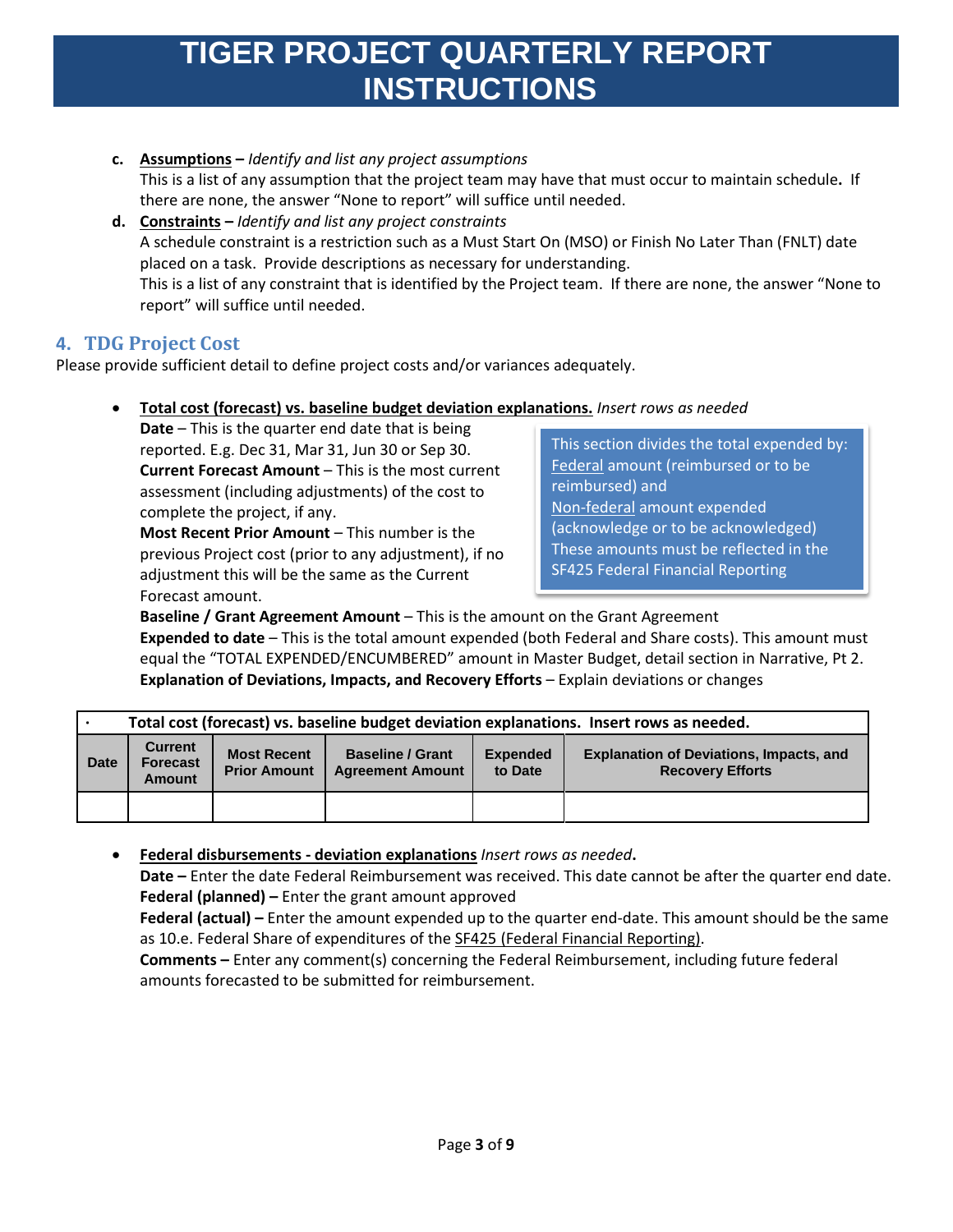| Federal disbursements, deviation explanations. Insert rows as needed. |                          |                     |                 |  |  |  |  |  |
|-----------------------------------------------------------------------|--------------------------|---------------------|-----------------|--|--|--|--|--|
| <b>Date</b>                                                           | <b>Federal (planned)</b> | Federal<br>(actual) | <b>Comments</b> |  |  |  |  |  |
|                                                                       |                          |                     |                 |  |  |  |  |  |

• **Non-federal project disbursements, deviation explanations, Insert rows as needed.** Date **–** Enter the date of any Non-federal or Cost share **expended** for the project. This date cannot be after the quarter end date.

Non-federal (planned) – Enter the Grant approved non-federal amount

Non-federal (actual) – Enter the Non-federal amount expended to the quarter end-date. This amount should be the same as 10.j. Recipient share of expenditures of the SF425.

| Non-federal project disbursements, deviation explanations. Insert rows as needed. |                       |                         |                 |  |  |  |  |  |
|-----------------------------------------------------------------------------------|-----------------------|-------------------------|-----------------|--|--|--|--|--|
| Date                                                                              | Non-federal (planned) | Non-federal<br>(actual) | <b>Comments</b> |  |  |  |  |  |
|                                                                                   |                       |                         |                 |  |  |  |  |  |

• **TIFIA disbursements, deviation explanations Insert rows as needed**. This does not apply to most of the TIGER Discretionary Grants, just enter "Does not apply or leave blank"

### <span id="page-3-0"></span>**5. TDG Project – Significant Issues**

Please provide sufficient detail to define any relevant project issues adequately

**a. Identify major contract awards or completions; items identified as deficient quality; project safety matters; problems with federal project requirements; or any other topics** – List each Quarter separately and under the quarter *insert as many bullet points as needed, for example:*

**1st Quarter**

- **Situation/issue 1**
- **Situation/issue 2**

**2nd Quarter**

- **Situation/issue 1**
- **Situation/issue 2**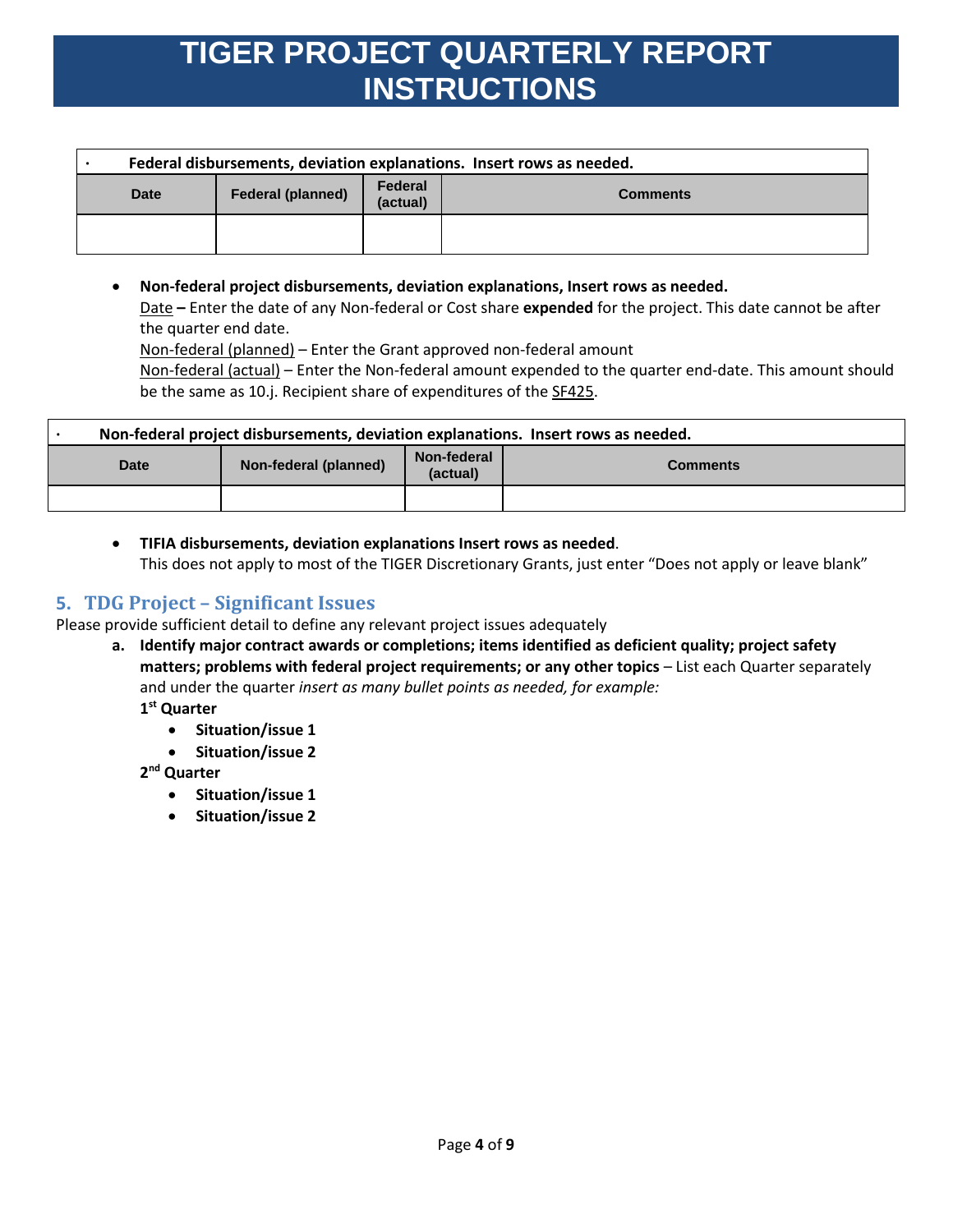## <span id="page-4-0"></span>**Narrative (part 2)**

**Project Title –** The title of the Program **Grantee** – The entity that received the Grant **Completed by** – The name of the person who completes the Quarterly Report **Title** – The title of the person completing the Quarterly Report **Telephone** – Telephone number of the person completing the Quarterly Report **E-Mail** – The email of the person completing the Quarterly Report

**Grant Award ID #** - The Grant number from the Grant Award contract

**Fiscal Year:** The fiscal year in which this report falls, based on the Federal Fiscal calendar of October 1 – September 30. **Quarter** – Place an "X" on the line associated with the months that the report reflects.



| Quarter |                   | Year |
|---------|-------------------|------|
| 1st     | Oct, Nov, Dec     |      |
| 2nd     | Jan, Feb, Mar     |      |
| 3rd     | Apr, May, Jun     |      |
| 4th     | Jul, Aug, Sep     |      |
|         | Liquidation/Final |      |
|         |                   |      |

### <span id="page-4-1"></span>**Master Scope**

Provide the project's scope narrative summary as stated in the Grant agreement in Section 2.1, Project's Statement of Work, or Attachment A, Statement of Work.

### <span id="page-4-2"></span>**Master Scope, deviations**

Add any new scope of work deviations to a running list.

- a. **Date** The deviation date (for example Change Order). The approval date must be before the quarter end date.
- b. **Comments** Provide a brief description of the issue.
- c. **Resolution** Outline briefly the expected resolution of the issue

If there are no deviations, just list "No deviations at this time"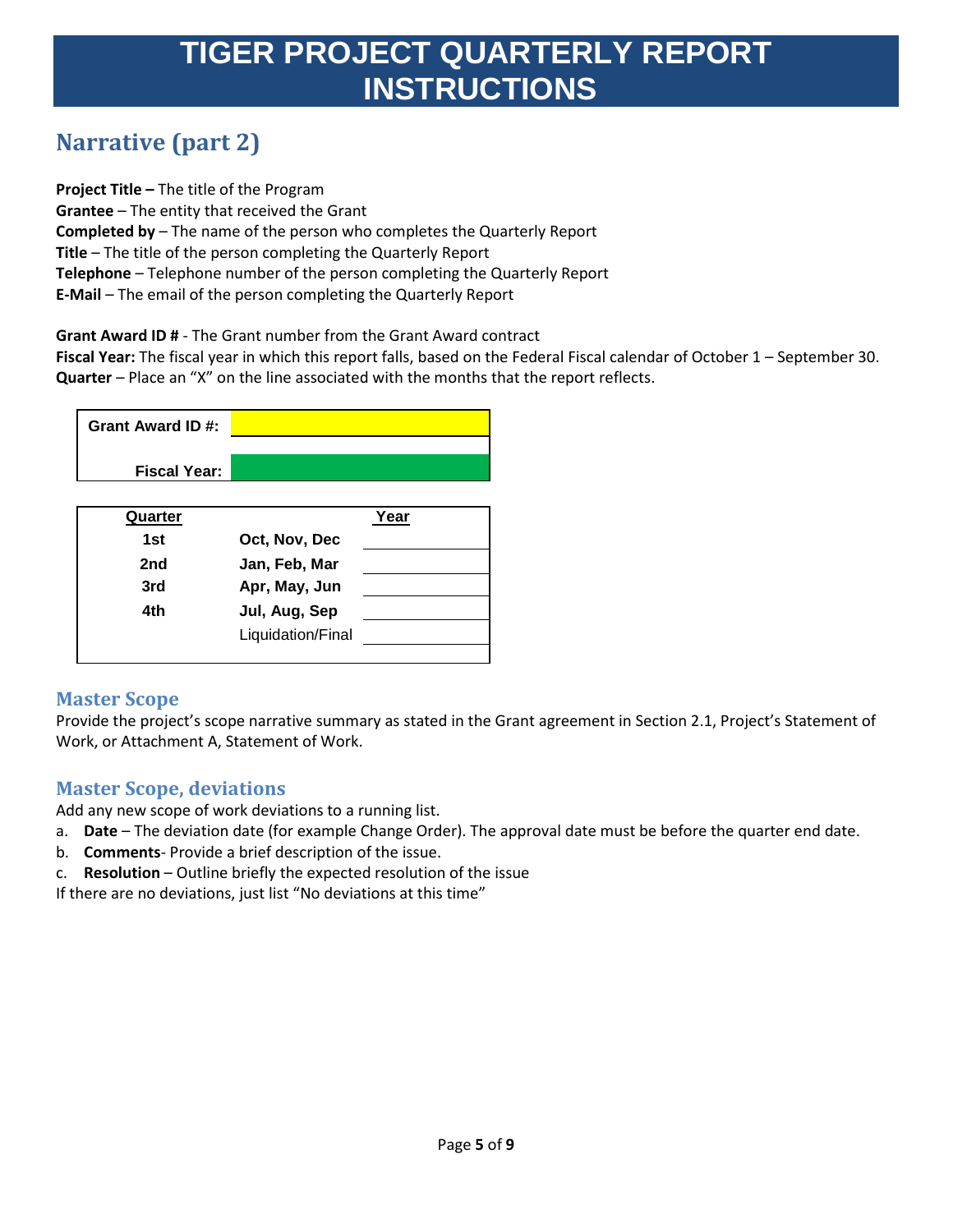|                            | <b>Master Scope, deviations</b> |                                                                                    |                                        |                 |  |  |                                                                     |  |                                |  |  |
|----------------------------|---------------------------------|------------------------------------------------------------------------------------|----------------------------------------|-----------------|--|--|---------------------------------------------------------------------|--|--------------------------------|--|--|
| Date                       |                                 |                                                                                    |                                        | <b>Comments</b> |  |  | <b>Resolution</b>                                                   |  |                                |  |  |
| (multiple entries allowed) |                                 |                                                                                    |                                        |                 |  |  |                                                                     |  |                                |  |  |
| Text                       | Text                            |                                                                                    |                                        |                 |  |  | Text                                                                |  |                                |  |  |
|                            |                                 |                                                                                    |                                        |                 |  |  | Text                                                                |  |                                |  |  |
|                            |                                 |                                                                                    |                                        |                 |  |  |                                                                     |  |                                |  |  |
| Examples                   |                                 |                                                                                    |                                        |                 |  |  |                                                                     |  |                                |  |  |
| 1/1/2001                   |                                 | site acqusition issues/ historic preservation requirement issues/ Shipments delays |                                        |                 |  |  | meeting 1/1/2001 with planners, Contractors provide resolution, etc |  |                                |  |  |
| 1/1/2001                   |                                 |                                                                                    | community resistance to preferred site |                 |  |  |                                                                     |  | meeting 1/1/2001 with planners |  |  |

### <span id="page-5-0"></span>**Master Schedule, summary**

**Major Project / Activities –** Please use the first line of the Table to name the **Overall Project** and the remaining lines to name the project's major activities defined in the Scope of Work, see example below.

**Overall Project / Activity Completion Percentage (Actual) –** Include the actual overall completion percentage, as defined in Section 3.a. (TDG Project Schedule) for the project on the first line, and thereafter each activity's actual overall completion percentage.

**Latest Plan Percentage (Planned)** – Include the project's latest planned percent completion, as defined in Section 3.a., based on the approved schedule on the first line, and thereafter each activity's latest planned percent completion.

**Planning / Environmental Completion Percentage (Actual)** – Provide the completion percentage for the Planning or Environmental approvals needed to begin the project or activities. If multiple approvals are needed, please include in the corresponding line item.

**ROW Completion Percentage** – Provide acquisition of "Right of Way" completion percentage, if applicable, for the project/activities, in the same order described above. If there is no ROW, please include N/A.

**Design Completion Percentage** – Provide the design completion percentage for each project/activity, in the same order described above.

**Construction Completion Percentage** – Provide construction percentage completion for each project/activity, in the same order described above.

**Status Update** – Please enter an appropriate metric, if available, to help substantiate the percentages reported. For example: 2000 of 10,000 feet of rail track, 500 of 1000 piles, etc.

*Provide an illustrative progress photograph of each line item construction activity on or close to the end date of the reporting period. Are we requesting photographs?*

| <b>Master Schedule, summary</b>         |                                                                                  |                               |                                                                           |                                        |                                                     |                                                        |                      |  |  |  |
|-----------------------------------------|----------------------------------------------------------------------------------|-------------------------------|---------------------------------------------------------------------------|----------------------------------------|-----------------------------------------------------|--------------------------------------------------------|----------------------|--|--|--|
| Major<br>Project /<br><b>Activities</b> | <sup>1</sup> Overall<br>Project /<br><b>Activity</b><br>Completion %<br>(Actual) | Latest<br>Plan %<br>(Planned) | <sup>2</sup> Planning /<br><b>Environment</b><br>Completion %<br>(Actual) | <b>ROW</b><br>Completion %<br>(Actual) | <b>Design</b><br><b>Completion</b><br>%<br>(Actual) | <b>Construction</b><br><b>Completion %</b><br>(Actual) | <b>Status Update</b> |  |  |  |
| Overall<br>Project                      | 65%                                                                              | 80%                           | 100%                                                                      | 100%                                   | 90%                                                 | 50%                                                    | <b>Text</b>          |  |  |  |
| <b>Activity 1</b>                       | 8%                                                                               | 35%                           |                                                                           | 100%                                   | 100%                                                | 0%                                                     | Text                 |  |  |  |
| <b>Activity 2</b>                       | 30%                                                                              | 60%                           |                                                                           | 70%                                    | 80%                                                 | 25%                                                    | Text                 |  |  |  |

*<sup>1</sup> Overall Project/Activity – The activities' percentage does not add up to the Overall Project percentage.*

*<sup>2</sup> Planning/Environment Completion % - If there are various NEPA certifications per activity, please leave the Overall Project percentage blank and enter only each NEPA activities' percentage.*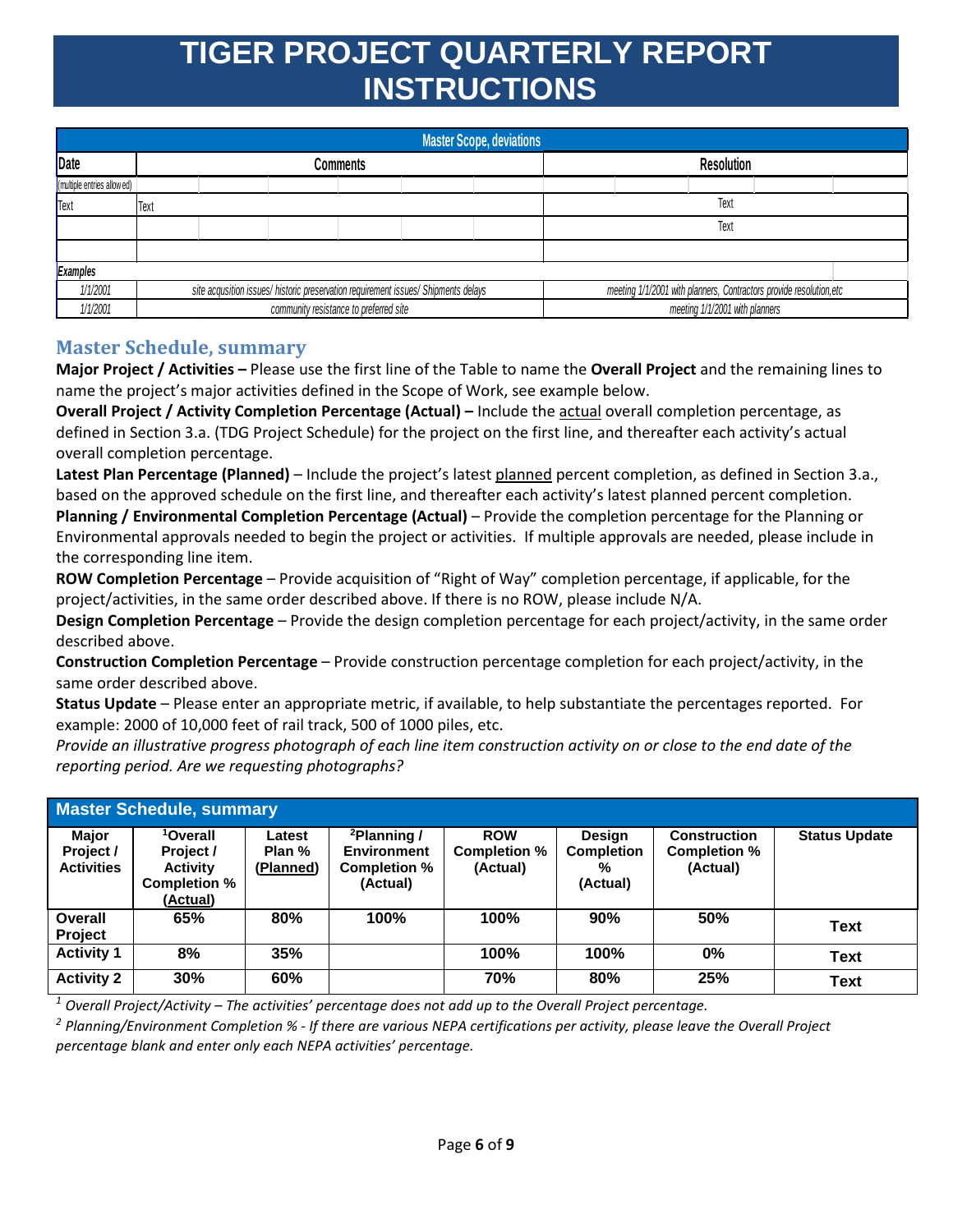### <span id="page-6-0"></span>**Master Schedule, detail**

This is the list of the grant approved milestones or tasks needed to complete the project. Please follow the Exhibit B, Project Schedule, of your grant agreement.

**Major Activity** – List one major activity on each line. **Planned Start Date** – List the date this activity was planned to start **Actual Start Date** – List the date the activity did start **Planned Completion Date** – List the date the activity is planned to finish **Actual Completion Date** – Please leave *blank* until the actual date has occurred. **Status Update** – This is a brief narrative explaining any change in dates **The activities should match the line items shown in Attachment A and B**)

| <b>Master Schedule, detail</b> |                                     |                             |                                             |                                     |                      |  |  |  |  |
|--------------------------------|-------------------------------------|-----------------------------|---------------------------------------------|-------------------------------------|----------------------|--|--|--|--|
| <b>Major Activity</b>          | <b>Planned</b><br><b>Start Date</b> | <b>Actual Start</b><br>Date | <b>Planned</b><br><b>Completion</b><br>Date | Actual<br><b>Completion</b><br>Date | <b>Status Update</b> |  |  |  |  |
| (multiple entries allowed,     |                                     |                             |                                             |                                     |                      |  |  |  |  |
| Text                           | Date                                | Date                        | Date                                        | Date                                | <b>Text</b>          |  |  |  |  |

### <span id="page-6-1"></span>**Master Budget Summary**

**Current Total Project cost** – This is the current amount expended to date.

**Latest Budget** – This is the latest budget, including any amendments **Baseline Budget** – This was the budget on the original Grant Agreement **Variance** – This is the difference between the Latest Budget and the Baseline Budget listed as a percentage.

The Current Total Project cost and Variance cells are calculated automatically based on the information provided in the other columns and the Master budget detail.

| <b>Master Budget, summary</b>               |                         |                                  |                 |  |  |  |  |  |  |
|---------------------------------------------|-------------------------|----------------------------------|-----------------|--|--|--|--|--|--|
| <b>Current Total</b><br><b>Project cost</b> | Latest<br><b>Budget</b> | <b>Baseline</b><br><b>Budget</b> | <b>Variance</b> |  |  |  |  |  |  |
| \$0.00                                      | \$0.00                  | \$0.00                           | #DIV/0!         |  |  |  |  |  |  |

### <span id="page-6-2"></span>**Master Budget, detail**

This section shows all expenditures (federal and non-federal) categorized by all grant approved budget line items.

**Cost Center** – Each line represents a major cost center for the project approved in the grant agreement. These cost centers are budget line items agreed and approved during the negotiation of the grant and shown in Attachment C. The Total of all the lines must equal the total amount of the approved budget of exhibit C, Estimated Project Budget.

The Master Budget, detail (in the Report) columns headings, contain comments that will provide tips on the information needed when you scroll your cursor above the cell.

**Original Baseline Budget** – This is the original budget for the listed cost center

**Current, APPROVED BUDGET (1)** – This is the most current budget after any approved modification. If no modification has been approved, the original budget is copied in this column.

**Obligations to date** – This is the dollar amount that has been obligated (contracted) only out of this cost center budget. If it has been expended it has been obligated, so the total obligated should always be the same or higher than the Total expended amount.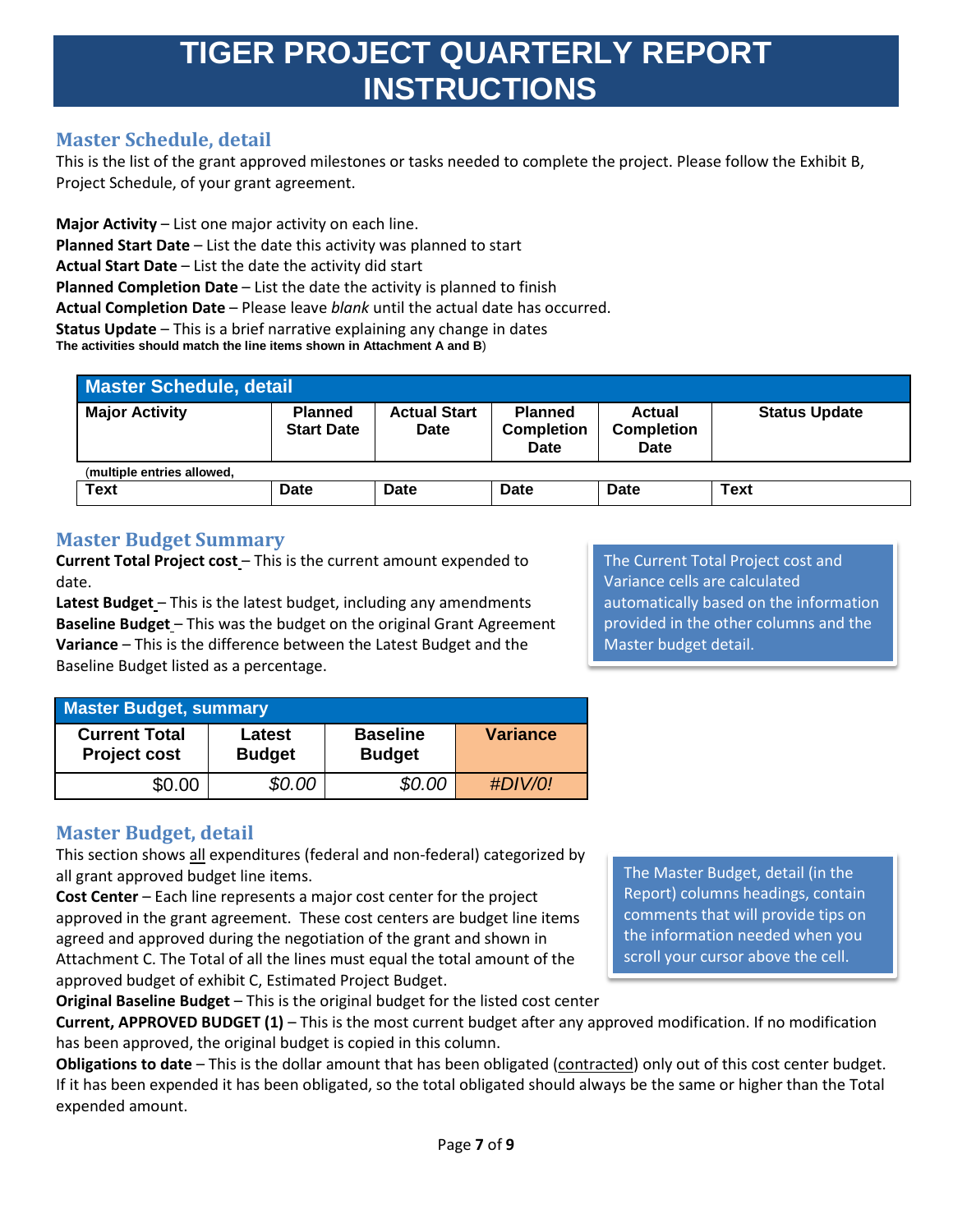**Total Previously Expended** – In this column please include the cumulative expenditures that occurred prior to four Quarters reported in the following columns.

For example:

- a. If the Port started expenditures in May 2014 (Apr-Jun 3Q2014) and reported expenses on these quarters in previous reports, but now the grantee is *currently* reporting for Jan – Mar 2015 (2Q 2015), the Total Previously Expended would include expenditures from May to September 30, 2014. The expenses for Oct – Dec 2014 (1Q 2015) and Jan – Mar 2015 (2Q 2015) will be reported in the quarters own column.
- b. If the Port started expenditures on April 5, 2015 (Apr-Jun 3Q 2015), the expenditures reporting per Budget lineitems will start on the 3<sup>rd</sup> Quarter (4) column. The previously expended and 1<sup>st</sup> & 2<sup>nd</sup> quarter columns are left blank.

Include the expenditures for each quarter of the "*current*" fiscal year.

Columns **6** (Total Expended), **7** (Outstanding Obligations), **9** (Unexpended Balance) **1St Quarter (2) Oct-Nov,** Enter the total amount expended per line for this Quarter **2nd Quarter (3) Jan-Mar,** Enter the total amount expended per line for this Quarter **3rd Quarter (4) Apr-Jun,** Enter the total amount expended per line for this Quarter **4th Quarter (5) Jul-Sep, Enter** the total amount expended per line for this **Quarter** 

**Total Expended (6) –** This is the amount expended up to the quarter end date that must equal the 4.TDG Project Cost, Total cost and the SF425 (10. e. Federal share of expenditures plus 10.j. Recipient share of expenditures). This is only the **expended** amount. It is the dollar amount paid out from the obligated (contracted) amount.

**OUTSTANDING ENCUMBRANCES, Estimated to Complete (7) –** This is the dollar amount that has NOT been paid out of the obligation (contracted).

**UNEXPENDED / UNENCUMBERED BALANCE (9) -** This is the dollar amount that has not been expended out of the Current Approved Budget (1).

**VARIANCE** – It is the percentage difference between the Original Baseline Budget and the Current Approved Budget.